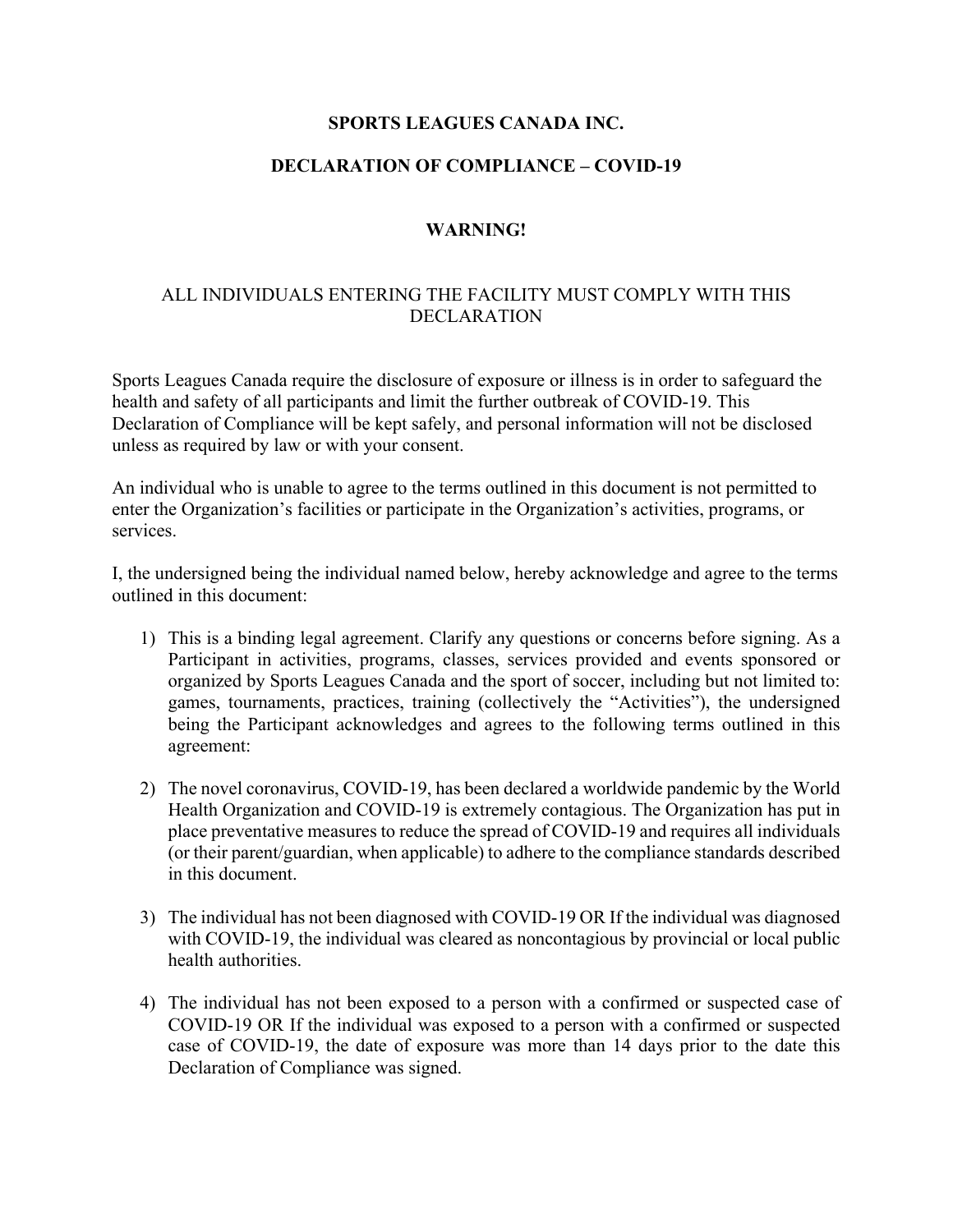- 5) The individual is attending or participating voluntarily and understands the risks associated with COVID-19. The individual (or the individual's parent/guardian, on behalf of the individual (when applicable)) agrees to assume those risks, including but not limited to exposure and being infected.
- 6) The individual has not, nor has anyone in the individual's household, experienced any signs or symptoms of COVID-19 in the last 14 days (including fever, new or worsening cough, fatigue, chills and body aches, respiratory illness, difficulty breathing, nausea, vomiting or diarrhea, pink eye, or loss of taste or smell).
- 7) If the individual experiences, or if anyone in the individual's household experiences, any signs or symptoms of COVID-19 after submitting this Declaration of Compliance, the individual will immediately isolate, notify the Organization, and not attend any of the Organization's facilities, activities, programs or services until at least 14 days have passed since those symptoms were last experienced.
- 8) The individual has not, nor has any member of the individual's household, travelled to or had a lay-over in any country outside Canada in the past 14 days. If the individual travels, or if anyone in the individual's household travels, outside Canada after submitting this Declaration of Compliance, the individual will not attend any of the Organization's facilities, activities, programs or services until at least 14 days have passed since the date of return.
- 9) The individual is following recommended guidelines, including but not limited to practicing physical distancing, trying to maintain separation of six feet from others, adhering to recognized hygiene best practices, and otherwise limiting exposure to COVID-19.
- 10) The individual will follow the safety, physical distancing and hygiene protocols of the Organization.
- 11) This document will remain in effect until the Organization, per the direction of the Provincial government and provincial and local public health authorities, determines that the acknowledgements in this Declaration of Compliance are no longer required.
- 12) The Organization may remove the individual from the facility or from participation in the activities, programs or services of the Organization at any time and for any reason if the Organization believes, in its sole discretion, that the individual is no longer in compliance with any of the standards described in this document.

#### **Release of Liability and Disclaimer**

- 13) In consideration of the Organization allowing me to participate in the Activities, use its equipment and facilities, I agree:
	- a) That the sole responsibility for my safety remains with me;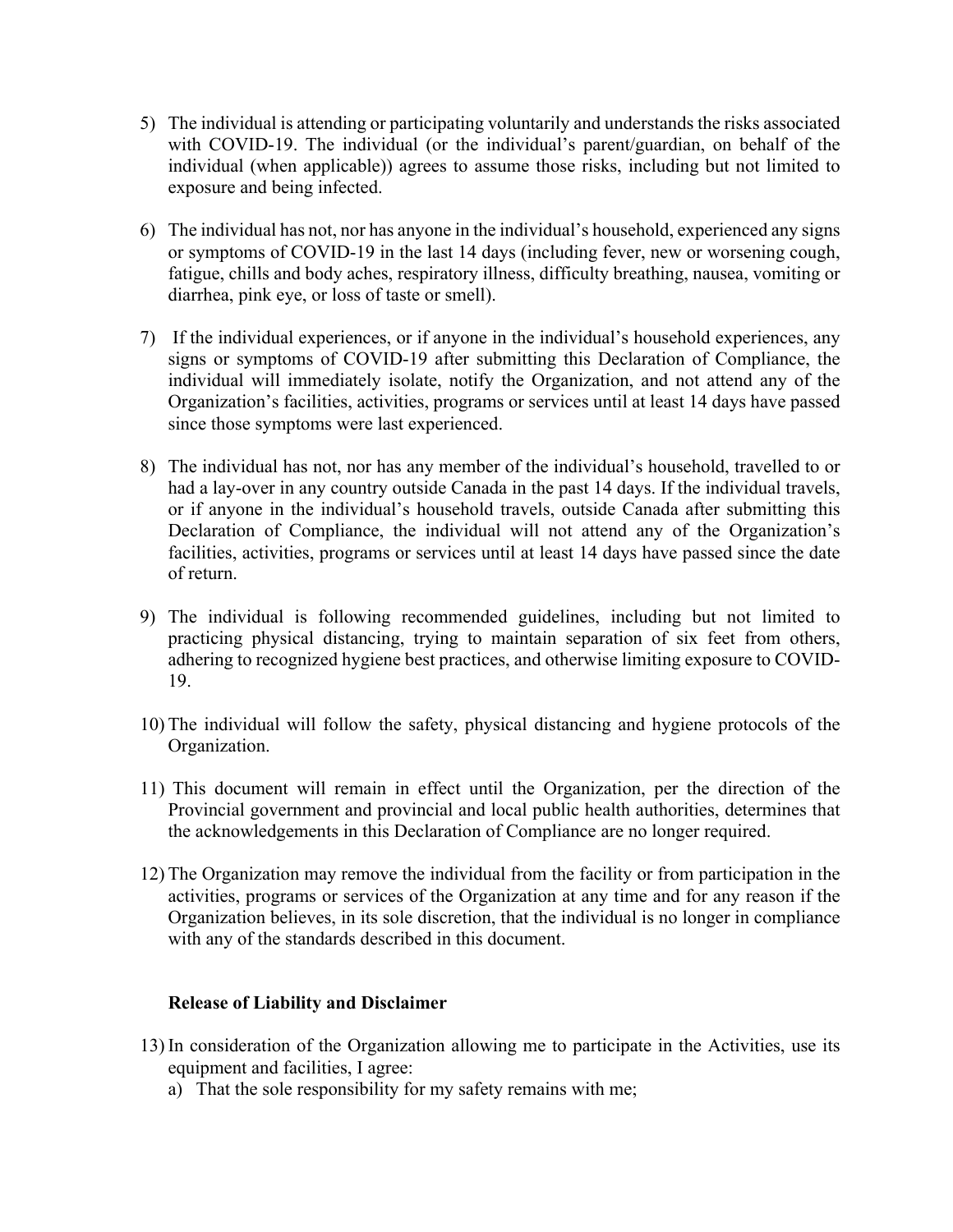- b) To ASSUME all risks arising out of, associated with or related to my participation;
- c) That I am not relying on any oral or written statements made by the Organization or its agents, whether in a brochure or advertisement or in individual conversations, to agree to be involved in the Activities;
- d) To WAIVE any and all claims that I may have now or in the future against the Organization;
- e) To freely ACCEPT AND FULLY ASSUME all such risks and possibility of personal injury, death, property damage, expense and related loss, including loss of income, resulting from my participation in the activities, events and programs of the Organization;
- f) To FOREVER RELEASE AND INDEMNIFY the Organization from any and all liability for any and all claims, demands, actions, damages (including direct, indirect, special and/or consequential), losses, actions, judgments, and costs (including legal fees) (collectively, the "Claims") which I have or may have in the future, that might arise out of, result from, or relate to my participation in the Activities, even though such Claims may have been caused by any manner whatsoever, including but not limited to, the negligence, gross negligence, negligent rescue, omissions, carelessness, breach of warranty, breach of contract and/or breach of any statutory duty of care of the Organization;
- g) TO HOLD HARMLESS AND INDEMNIFY the Organization from any and all liability for any damage, loss, expense or injury to any third party resulting from my participation in the Activities.
- h) To FOREVER RELEASE AND INDEMNIFY the Organization relating to becoming exposed to or infected by COVID-19 which may result from the actions, omission or negligence of myself and others, including but not limited to the Organization;
- i) That the Organization is not responsible or liable for any damage to my vehicle, property, or equipment that may occur as a result of the Activities;
- j) That negligence includes failure on the part of the Organization to take reasonable steps to safeguard or protect me from the risks, dangers and hazards associated with the Activities; and
- k) This release, waiver and indemnity is intended to be as broad and inclusive as is permitted by law of the Province of Ontario and if any portion thereof is held invalid, the balance shall, notwithstanding, continue in full legal force and effect.

# **General**

- 14) The Parties agree that in the event that they file a lawsuit against the Organization, they agree to do so solely in the province of Ontario, Canada and they further agree that the substantive law of Ontario will apply without regard to conflict of law rules.
- 15) The Parties expressly agree that this Agreement is intended to be as broad and inclusive as is permitted by law and that if any of its provisions are held to be invalid, the balance shall, notwithstanding, continue in full legal force and effect.